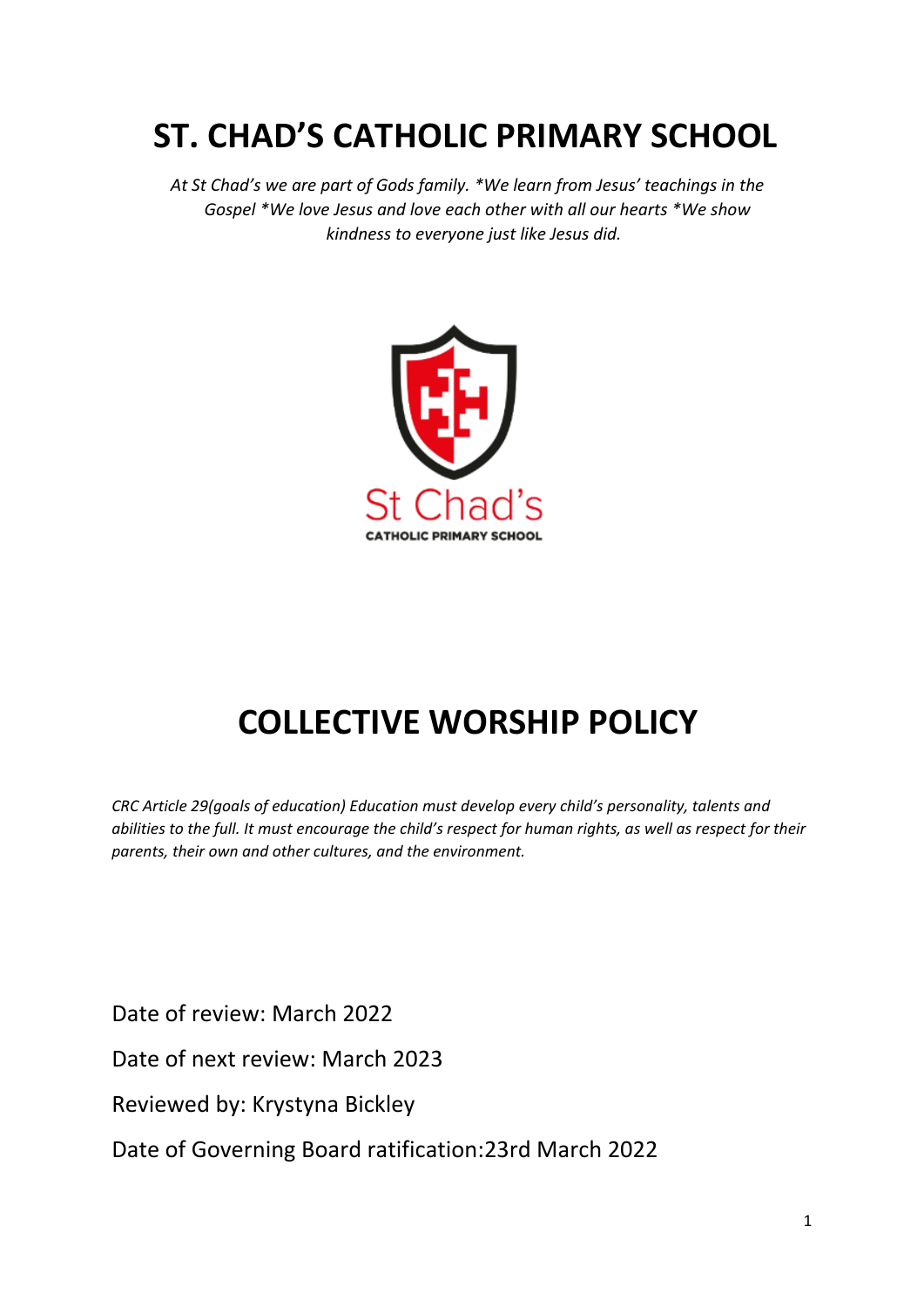#### **Mission Statement**

At St Chad's we are part of Gods family. \*We learn from Jesus' teachings in the Gospel \*We love Jesus and love each other with all our hearts \*We show kindness to everyone just like Jesus did.

#### **The Nature of Collective Worship**

We believe that Christian worship in a Catholic school names and celebrates God's presence in our lives. It is concerned with giving glory, honour, praise and thanks to God. It is our loving response, in word and action, to God's invitation to enter into a relationship, made possible through the work of Jesus Christ and the witness of the Holy Spirit.

#### **Legal Requirements**

We acknowledge the legal requirement that there must be a daily act of worship for all pupils. This can be either a single act of worship for all pupils, or separate acts of worship in school groups.

#### **The place of Collective Worship in the life of our school**

As a Catholic School we base our worship, ethos and curriculum around the teachings of Christ. Our Christian identity is a focal point and it is at the heart of everything that we do. We aim to make the Liturgical life of the school both creative and diverse to ensure that we stimulate and challenge the children in a spiritual way.

This policy supports the Liturgical life of the school by providing guidelines for various acts of worship from the individual, to class prayer times, to Gospel Assemblies, to whole school Masses in school or at St. Chad's church with the Parish and the wider community. We also recognise the rich multicultural society within which we live. We reflect other cultures in our worship and teachings where appropriate. We compare faiths to enable us to deepen our understanding of our own faith. (Multicultural Policy)

#### **The Aims of Collective Worship**

We believe that Collective Worship in our school aims to provide opportunity for all pupils and staff:

• To contemplate something of the mystery of God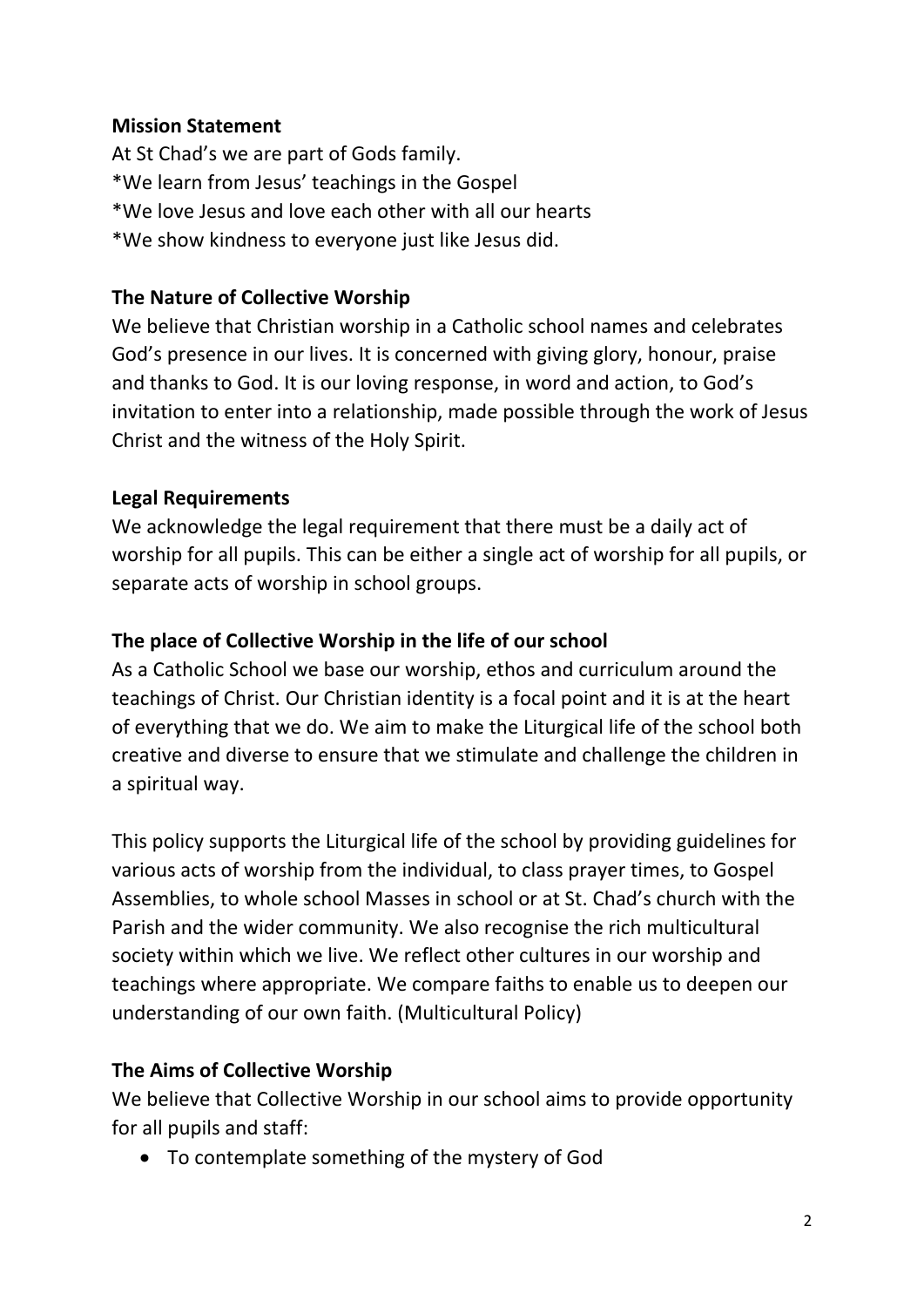- To reflect on spiritual and moral issues
- To explore their own beliefs
- To respond to and celebrate life
- To experience a sense of belonging and develop community spirit
- To develop a common ethos and shared values

At St Chad's Catholic School, we help each other be the best that we can be by aiming.

- To enrich religious experience
- To grow in liturgical understanding and development
- To reinforce prayers which are part of the Catholic tradition
- To reinforce positive attitudes
- To participate fully
- To take time out 'to wonder at', 'to come to terms with' and 'to give worth to.

### **Principles**

All acts of worship at St. Chad's school will:

- Give glory and honour to God.
- Be a quality activity, fundamental to the life of the school and its Catholic character.
- Give children positive, age appropriate liturgical experiences in order to prepare them for the liturgical life of the Church.
- When planning any services, we try and use the Gather Listen Respond and Go Forth model. This model reflects the four parts of Mass and it is a good basis on which to plan worship.
- When planning worship, it should reflect the theme, or liturgical season of the church where appropriate. Allow the children to feel differences in the mood of the Liturgical calendar and to experience different Collective Worships to further their spiritual self.
- Scripture will be the focus in most acts of worship (with flexibility to respond to changing situations within the school and the wider community)
- As the children grow in age and confidence, they can take a more active part in the planning of Liturgy.
- Children in Early Years can prepare the focus- e.g. selecting the right liturgical colour of cloth, placing a candle and a Bible in the centre, with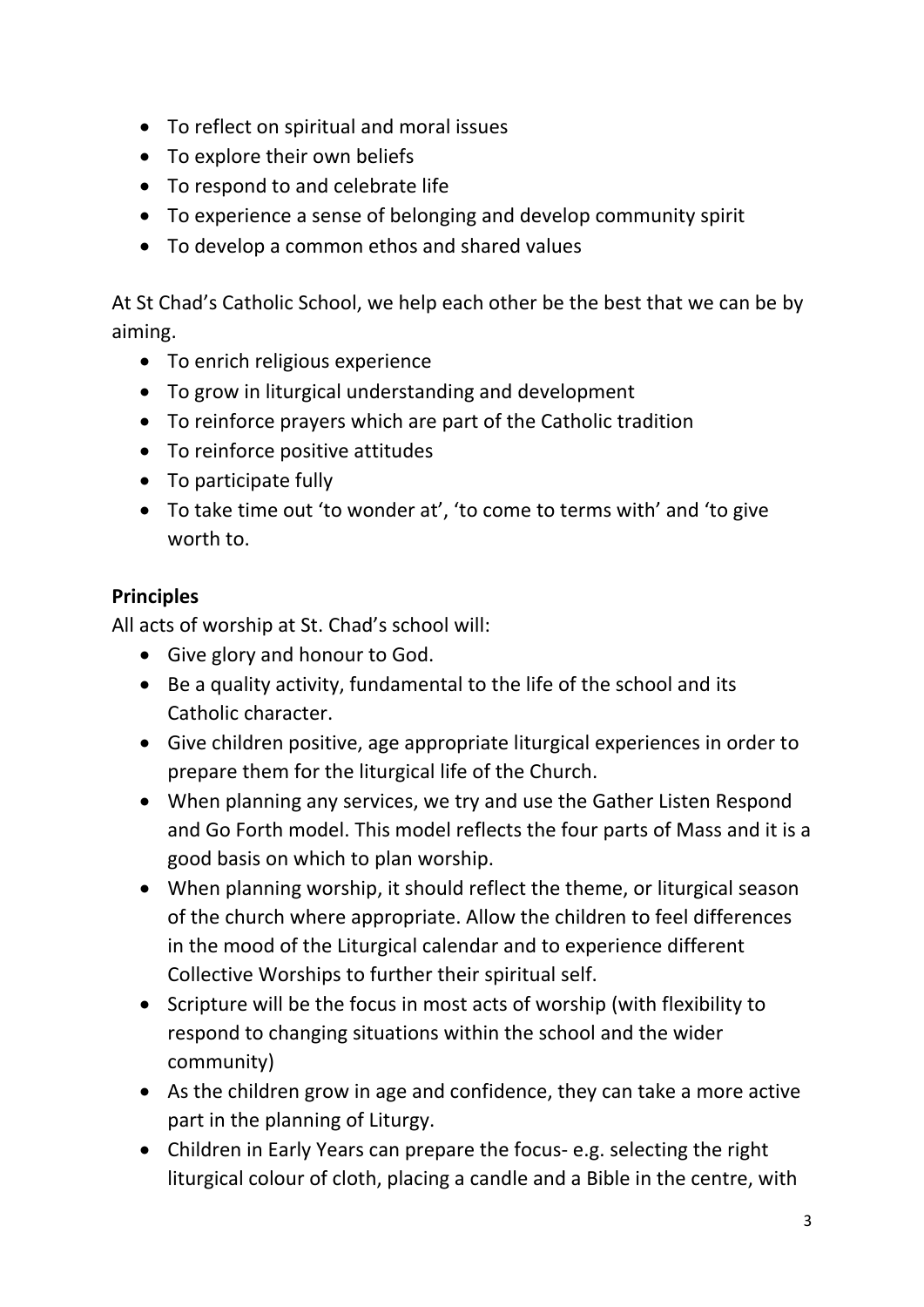the adult placing any additional props. Using a piece of material made by the children using a hand print or foot print.

- Children in Key Stage 1 can write simple prayers that can be used, they can help to choose the hymns sung with guidance, so they fit in the theme of the worship. Children can choose the artefacts needed and the correct liturgical cloths as a teaching point or reinforcement.
- Children in Key Stage 2 can plan simple acts of worship, reflecting on the four aspects Gather Listen Respond and Go Forth. The children can think about the type of response that would be the most appropriate. They can lead through playing musical instruments and using recorded music in their worship.

#### **Recording Collective Worship:**

Collective Worship is recorded on a liturgy planner to keep note of themes, leaders, pupil groupings and resources. Collective Worship is also recorded through displays, collections of pupils' contributions, prayers, reflections, photographs and floor books.

#### **Monitoring and Evaluation**

At least once a year the school's provision of worship will be evaluated to consider whether it meets the needs of all pupils and whether pupils are making progress in acquiring skills and abilities in organising and leading worship. This is carried out through surveys of Parents, Staff and Children and analysed by the Leadership Team. Collective Worship at St. Chad's is also monitored and evaluated through observations carried out by RE subject lead and leadership team.

#### **Resources**

Resources include books, posters, artefacts etc. as well as Prayer Table artefacts available in each classroom. The traditional prayers of the Church are included in Appendix 1 which can be used to support Collective Worship in school.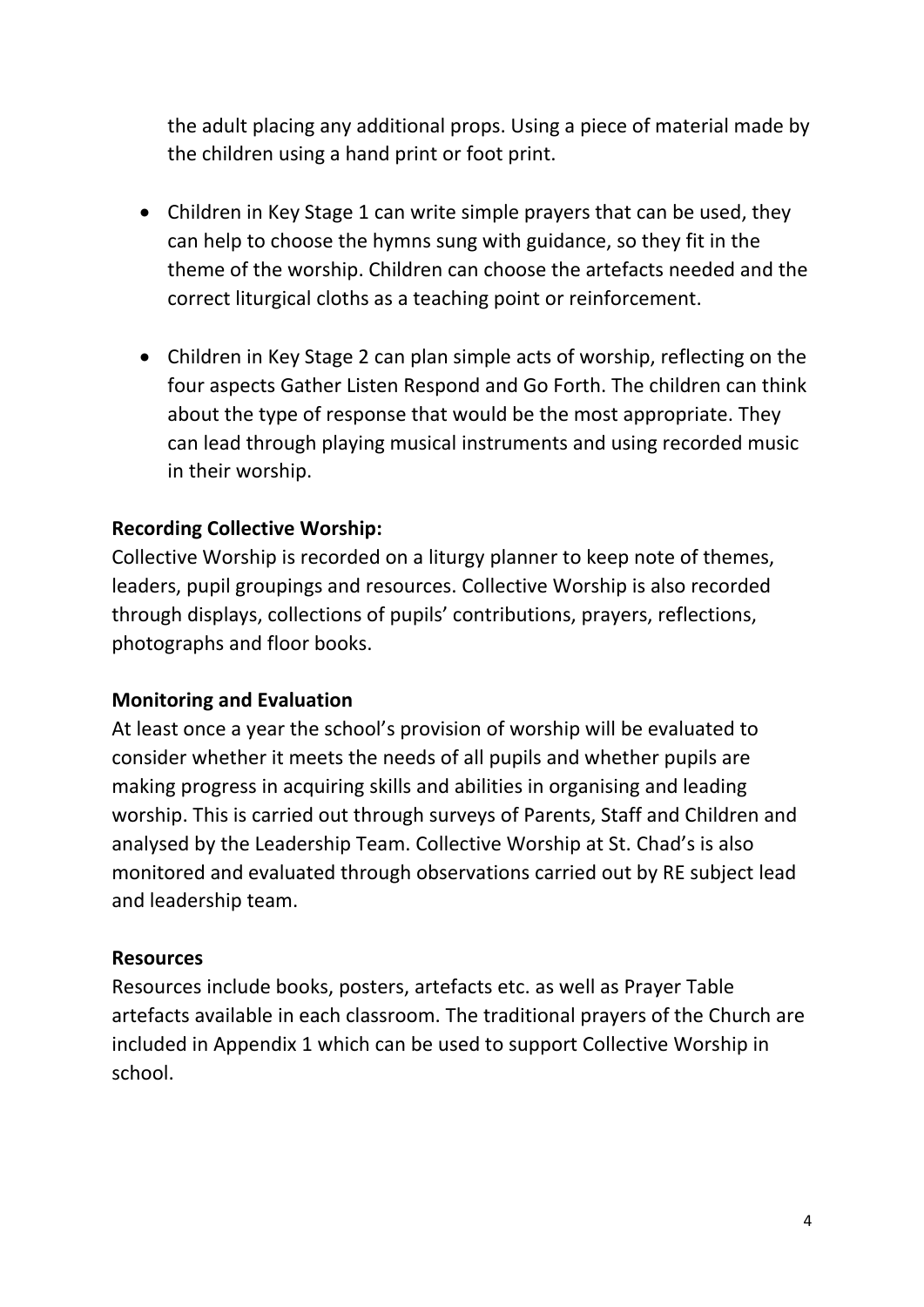## **Appendix Traditional Prayers of The Church**

### **THE SIGN OF THE CROSS**

In the name of the Father, and of the Son, and of the Holy Spirit. Amen

## **THE OUR FATHER**

Our Father, who art in Heaven, hallowed be thy name, Thy kingdom come, thy will be done on earth, as it is in Heaven. Give us this day our daily bread, and forgive us our trespasses, as we forgive those who trespass against us, and lead us not into temptation, but deliver us from evil. Amen.

## **THE HAIL MARY**

Hail Mary, full of grace, the Lord is with thee. Blessed art thou among women, and blessed is the fruit of thy womb, Jesus. Holy Mary, Mother of God, pray for us sinners, now, and at the hour of our death. Amen.

## **GLORY BE TO THE FATHER**

Glory be to the Father and to the Son, and to the Holy Spirit. As it was in the beginning, is now, and ever shall be, world without end. Amen

## **ACT OF FAITH**

My God, I believe in you and all that your Church teaches, because you have said it, your word is true.

## **ACT OF CHARITY**

My God, because you are so good, I love you with all my heart, and for your sake, I love my neighbour as myself

## **ACT OF HOPE**

My God, I hope in you, for grace and for glory, because of your promises, your mercy and your power.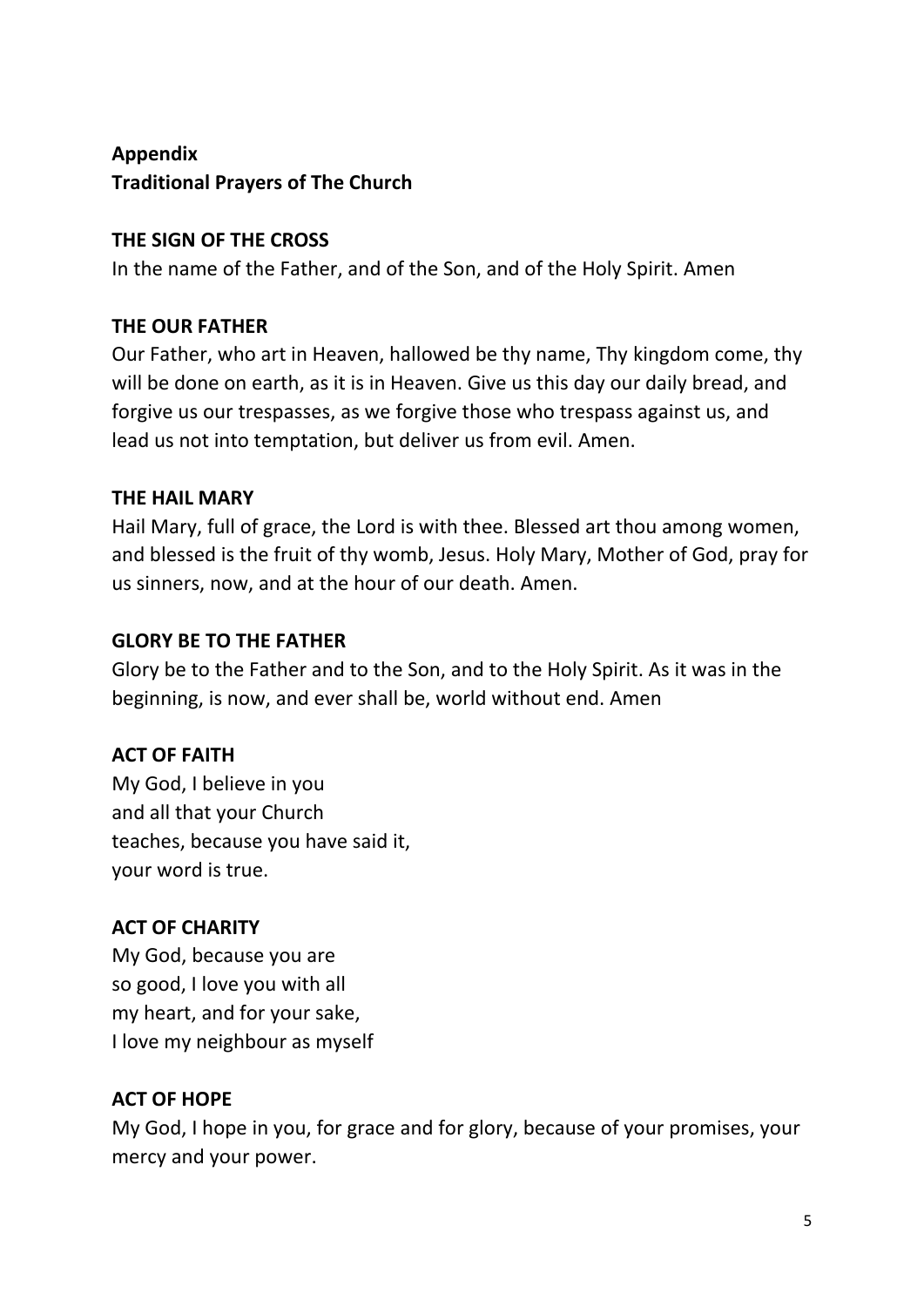#### **THIS IS OUR FAITH**

This is our faith. This is the faith of the Church. We are proud to profess it, In Christ Jesus our Lord. Amen

#### **AN ACT OF CONTRITION**

O my God, because you are so good, I am very sorry that I have sinned against you, and by the help of your grace I will not sin again. Amen

#### **ETERNAL REST**

Eternal rest grant unto them, O Lord, And let perpetual light shine upon them. May they rest in peace. Amen.

#### **MORNING PRAYERS**

Father in heaven, you love me, you are with me night and day. I want to love you always, in all I do and say. I'll try to please you, Father, bless me through the day.

Amen

#### **GRACE BEFORE MEALS**

Bless us, O God, as we sit together. Bless the food we eat today. Bless the hands that made the food. Bless us, O God. Amen

### **GRACE AFTER MEALS**

Thank you, God, for the food we have eaten. Thank you, God, for all our friends. Thank you, God, for everything, Thank you, God. Amen

### **EVENING PRAYER**

God our Father, I come to say Thank you for your love today. Thank you for my family and all the friends you give to me. Guard me in the dark of night and in the morning send your light. Amen

### **PARTS OF THE MASS**

TO GREET THE GOSPEL

C. The Lord be with you. P. And with your Spirit C. A reading from the holy Gospel according to ------ P. Glory to you, O Lord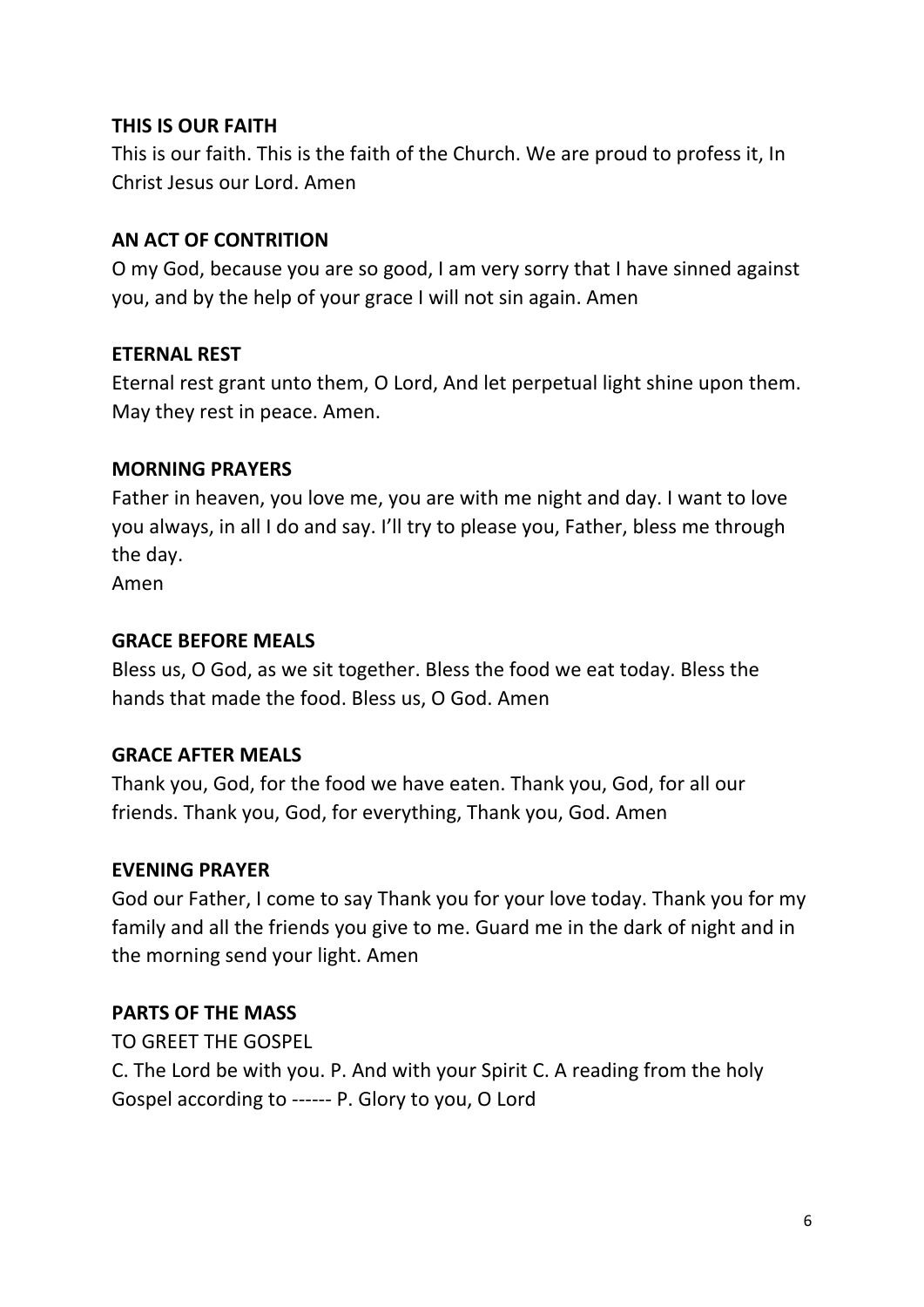#### **LORD HAVE MERCY**

Lord, have mercy. Lord, have mercy. Christ, have mercy. Christ, have mercy. Lord, have mercy. Lord, have mercy.

#### **HOLY, HOLY, HOLY**

Holy, Holy, Holy Lord, God of hosts. Heaven and earth are full of your glory. Hosanna in the highest. Blessed is he who comes in the name of the Lord. Hosanna in the highest.

#### **LAMB OF GOD**

Lamb of God, you take away the sins of the world: have mercy on us. Lamb of God, you take away the sins of the world: have mercy on us. Lamb of God, you take away the sins of the world: grant us peace.

#### **PENITENTIAL ACT**

I confess to almighty God, and to you my brothers and sisters, that I have greatly sinned, in my thoughts and in my words, in what I have done and in what I have failed to do, through my fault, though my fault, through my most grievous fault; therefore I ask Blessed Mary, ever-Virgin, all the Angels and Saints, and you, my brothers and sisters, to pray for me to the Lord our God.

### **THE GLORIA**

Glory to God in the highest, and on earth peace to people of good will. We praise you, we bless you, we adore you, we glorify you, we give thanks for your great glory, Lord God, heavenly King, O God, almighty Father. Lord Jesus Christ, Only Begotten Son, Lord God, Lamb of God, Son of the Father, you take away the sins of the world, have mercy on us; you take away the sins of the world, receive our prayer; you are seated at the right hand of the Father, have mercy on us. For you alone are the Holy One, you alone are the Lord, you alone are the Most High, Jesus Christ, with the Holy Spirit, in the glory of God the Father. Amen.

### **THE CREED**

I believe in one God, The Father almighty, maker of heaven and earth, of all things visible and invisible. I believe in one Lord Jesus Christ, the Only Begotten Son of God, born of the Father before all ages. God from God, Light from Light, true God from true God, begotten, not made, consubstantial with the Father;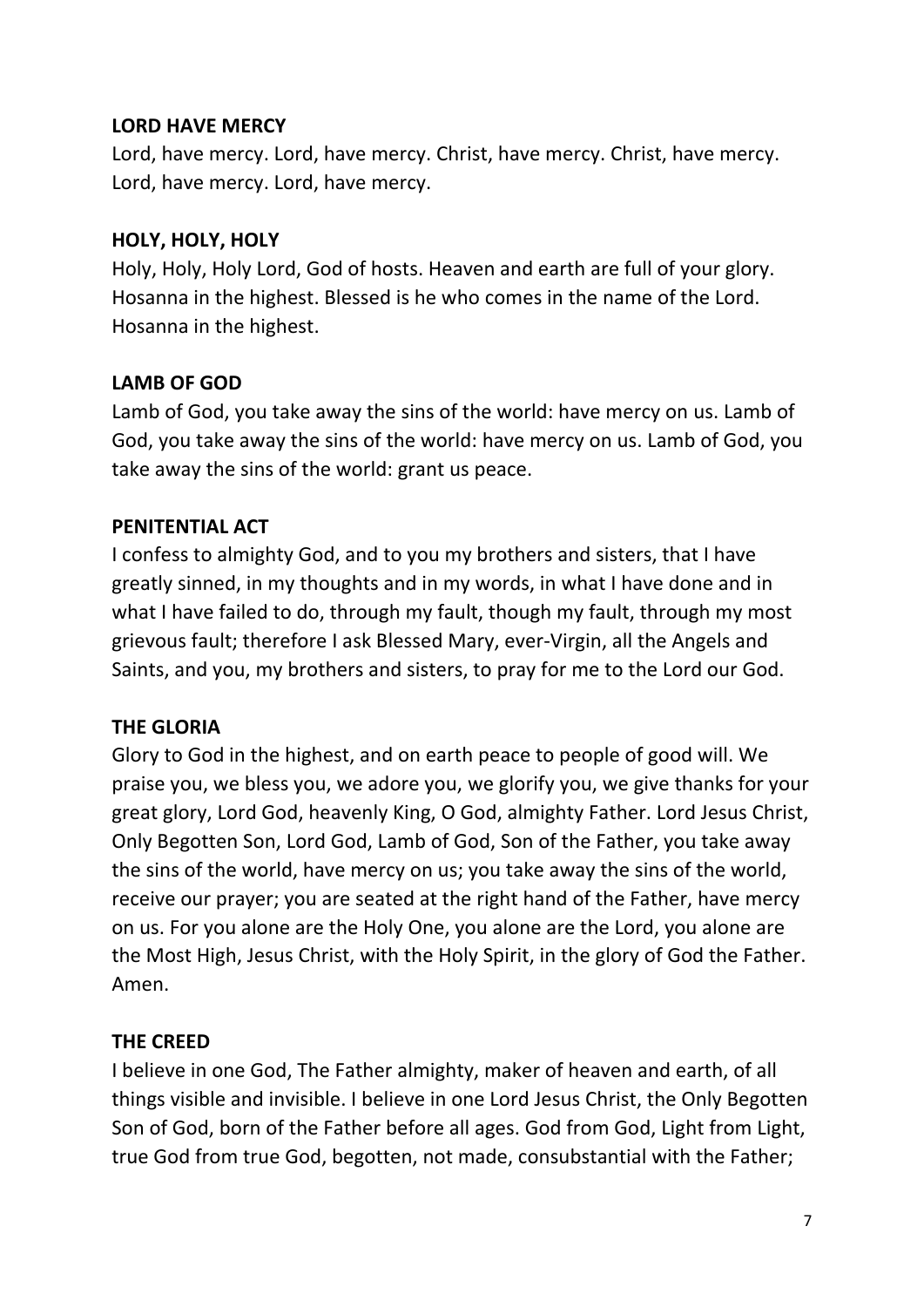through him all things were made. For us men and for our salvation he came down from heaven, and by the Holy Spirit was incarnate of the Virgin Mary, and became man.

For our sake he was crucified under Pontius Pilate, he suffered death and was buried, and rose again on the third day in accordance with the Scriptures. He ascended into heaven and is seated at the right hand of the Father. He will come again in glory to judge the living and the dead and his kingdom will have no end.

I believe in the Holy Spirit, the Lord, the giver of life, who proceeds from the Father and the Son, who with the Father and the Son is adored and glorified, who has spoken through the prophets.

I believe in one, holy, catholic and apostolic Church. I confess one Baptism for the forgiveness of sins and I look forward to the resurrection of the dead and the life of the world to come. Amen

## **THE APOSTLES' CREED**

I believe in God, the Father almighty, Creator of heaven and earth, and in Jesus Christ, his only Son, our Lord, who was conceived by the Holy Spirit, born of the Virgin Mary. suffered under Pontius Pilate, was crucified, died and was buried; he descended into hell; on the third day he rose again from the dead; he ascended into heaven, and is seated at the right hand of God the Father almighty; from there he will come to judge the living and the dead. I believe in the Holy Spirit, the holy catholic Church, the communion of saints, the forgiveness of sins, the resurrection of the body, and life everlasting. Amen

### **PRAYERS BEFORE HOLY COMMUNION**

Lord Jesus, come to me. Lord Jesus, give me your love. Lord Jesus, come to me and give me yourself. Lord Jesus, friend of children come to me. Lord Jesus you are my Lord and my God. Praise to you, Lord Jesus Christ.

### **PRAYERS AFTER COMMUNION**

Lord Jesus, I love and adore you, you're a special friend to me. Welcome, Lord Jesus, welcome. Thank you for coming to me. Thank you, Lord Jesus, O thank you for giving yourself to me. Make me strong to show your love wherever I may be.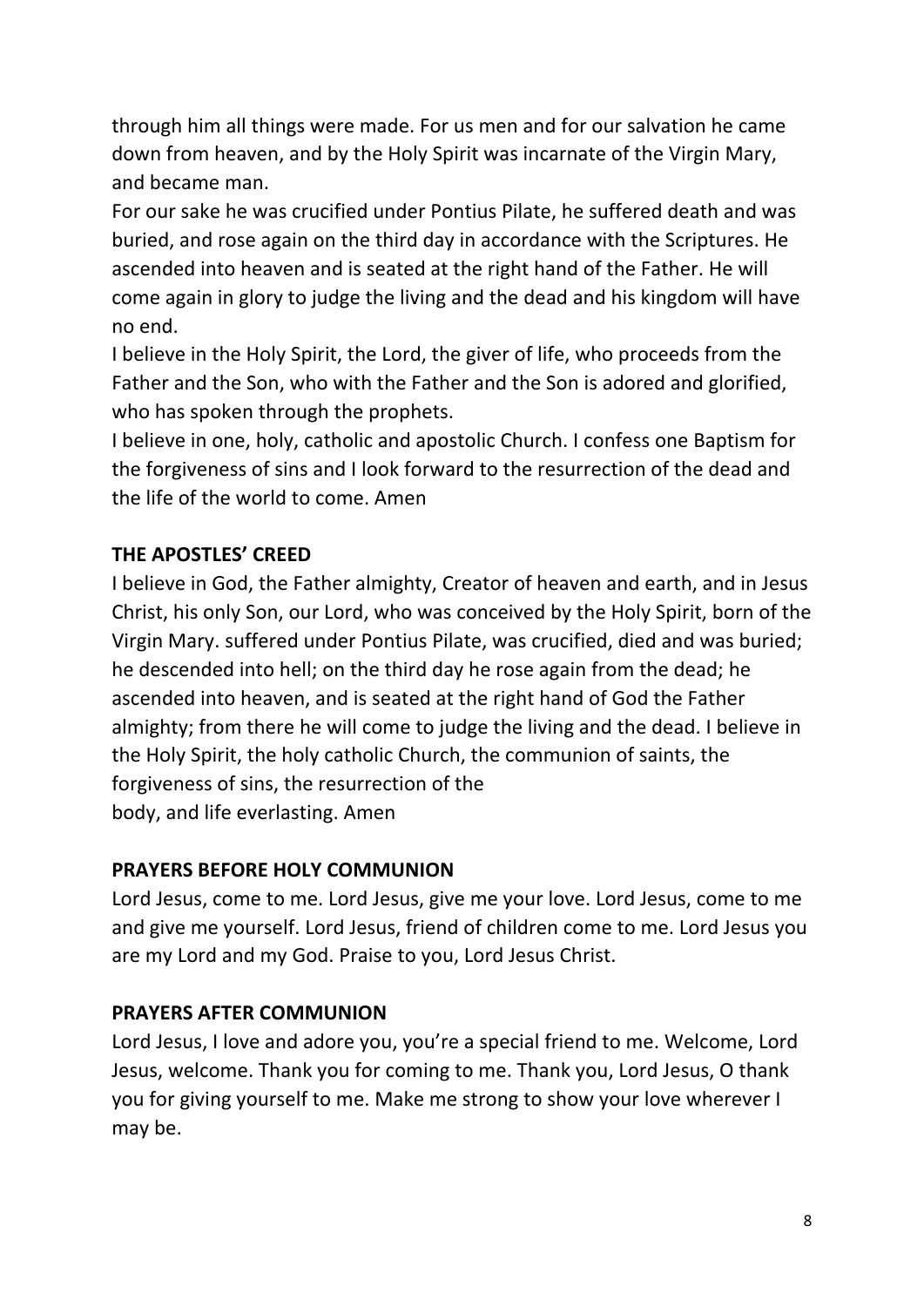### PRAYER TO MY GUARDIAN ANGEL

Angel of God, my guardian dear, to whom God's love commits me here, ever this day be at my side, to light, to guard, to rule and guide. Amen

### **PRAYER TO THE HOLY SPIRIT**

Come, Holy Spirit, fill the hearts of the faithful, and kindle in them the fire of your love. Send forth your Spirit, and they shall be created, and you will renew the face of the earth. O God who has taught the hearts of the faithful by the light of the Holy Spirit, grant that by the gift of the same Spirit, we may be always truly wise and ever rejoice in his consolation. Through Christ our Lord. Amen

### **PRAYER FOR POPE FRANCIS**

God our Father, shepherd and guide, look with love on Pope Francis your servant, the pastor of your Church. May his word and example inspire and guide the Church, and may he, and all those entrusted to his care, come to the joy of everlasting life.

#### **PRAYER FOR PEACE**

God our Father, creator of the world, you establish the order which governs all the ages. Hear our prayer and give us peace in our time that we may rejoice in your mercy and praise you without end.

### **MEMORARE**

Remember, O most loving Virgin Mary, that it is a thing unheard of, that anyone had ever had recourse to your protection, implored your help, or sought your intercession, and was left forsaken. Filled therefore with confidence in your goodness I fly to you, O Mother, Virgin of virgins. To you I come, before you I stand, a sorrowful sinner. Despise not my poor words, O Mother of the Word of God, but graciously hear and grant my prayer.

### **THE ANGELUS**

i. The Angel of the Lord declared unto Mary: and she conceived by the Holy Spirit.

Hail Mary full of grace ------

ii. Behold the handmaid of the Lord: be it done unto me according to thy word. Hail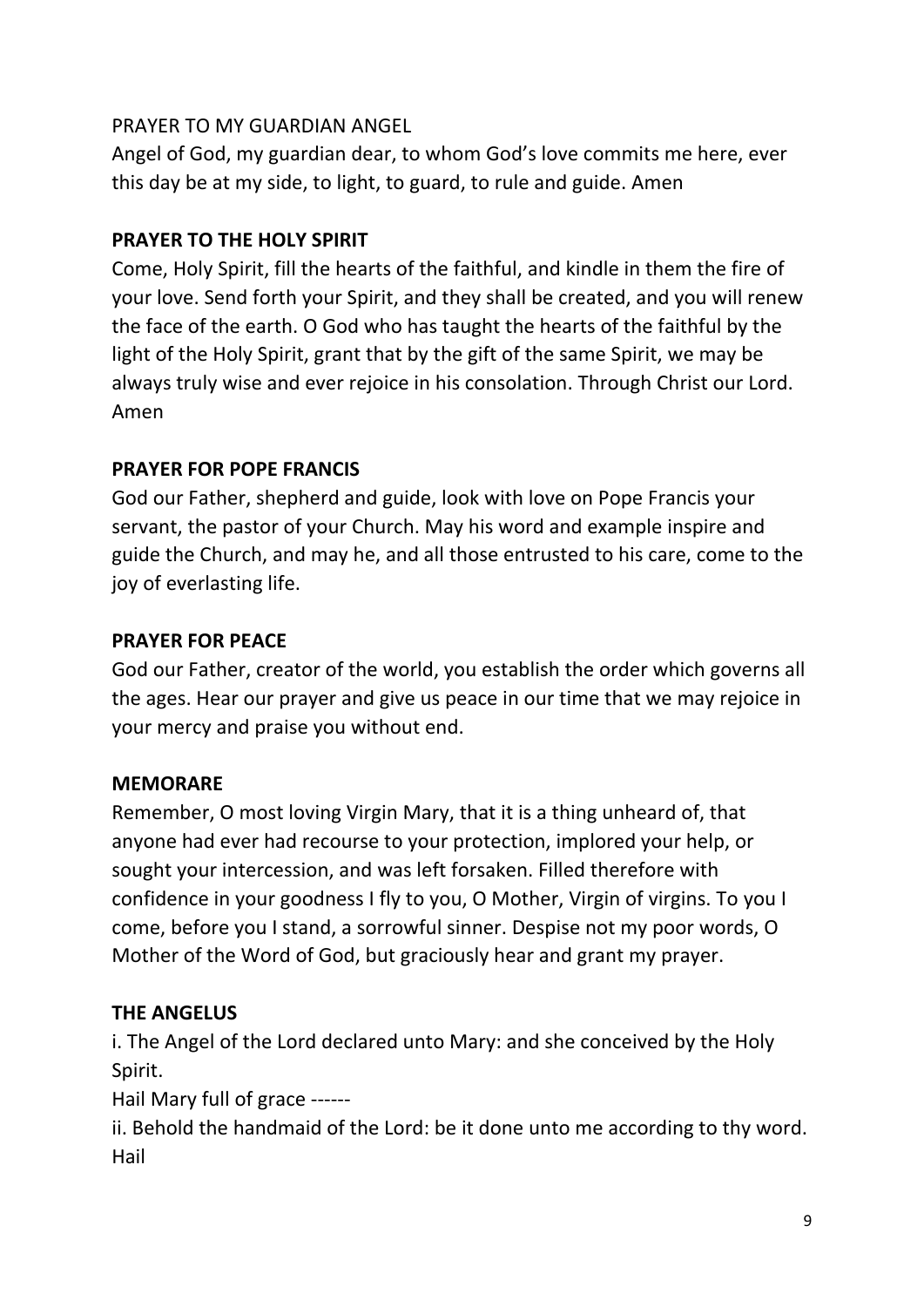Mary full of grace ------

iii. And the Word was made flesh: and dwelt amongst us. Hail Mary full of grace ------

Pray for us, O holy Mother of God. That we may be made worthy of the promises of Christ.

## **MAGNIFICAT**

My soul proclaims the greatness of the Lord, my spirit rejoices in God my Saviour; for he has looked with favour on his lowly servant, and from this day all generations will call me blessed. The almighty has done great things for me: holy is his name. He has mercy on those who fear him in every generation. He has shown the strength of his arm, he has scattered the proud of heart. He has cast down the mighty from their thrones, and has lifted up the lowly. He has filled the hungry with good things, and has sent the rich away empty. He has come to the help of his servant Israel for he has remembered his promise of mercy, the promise he made to our fathers, to Abraham and his children for ever.

### **HAIL HOLY QUEEN**

Hail, holy Queen, mother of mercy; hail, our life, our sweetness and our hope! you do we cry, poor banished children of Eve; to you do we send up our sighs mourning and weeping in this vale of tears. Turn then, most gracious advocate, your eyes of mercy towards us; and after this our exile, show to us the blessed fruit of your womb, Jesus. O clement, O loving, O sweet Virgin Mary. Pray for us, O holy Mother of God. That we may be made worthy of the promises of Christ.

### **THE ROSARY**

A reflection on the life of Jesus and Mary.

The Joyful Mysteries The Mysteries of Light 1. The angel tells Mary of Jesus' birth. 1. Jesus is baptised in the River Jordan. 2. Mary visits her cousin Elizabeth. 2. Jesus performs the miracle in Cana. 3. Jesus is born in Bethlehem. 3. Jesus teaches about the kingdom of God. 4. Jesus is presented to God in the temple. 4. Jesus is transfigured on the mountain. 5. Jesus is found in the temple. 5. Jesus gives us the Eucharist.

The Sorrowful Mysteries The Glorious Mysteries 1. Jesus prays in the Garden of Olives. 1. Jesus rises from the dead. 2. Jesus is stripped and beaten. 2. Jesus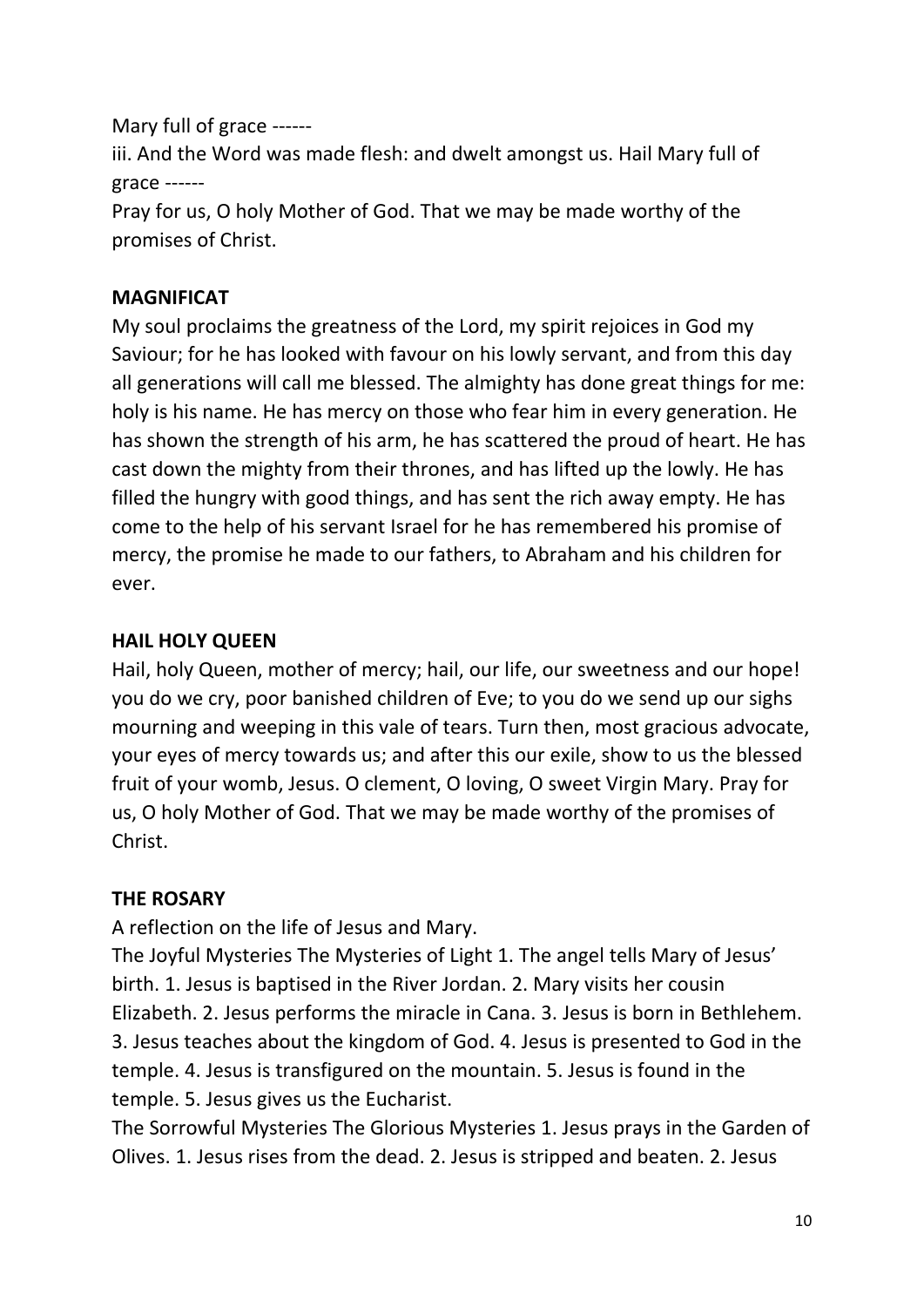ascends into heaven. 3. Jesus is crowned with thorns. 3. The Holy Spirit descends on the apostles. 4. Jesus carries the cross to Calvary. 4. Mary is taken into heaven. 5. Jesus dies on the cross. 5. Mary is crowned queen of heaven and earth.

When praying the Rosary the Our Father is recited after each mystery. The Hail Mary is repeated ten times followed by the Glory Be to the Father. The Hail Holy Queen in said at the very end.

#### **MAKE ME A CHANNEL OF YOUR PEACE**

Lord, make me an instrument of your peace. Where there is hatred, let me sow love, where there is injury let me sow pardon, where there is doubt, let me sow faith, where there is despair let me give hope, where there is darkness let me give light, where there is sadness let me give joy. O divine Master, grant that I may not seek to be consoled as to console, to be understood as to understand, to be loved as to love. For it is in giving that we receive, it is in pardoning that we are pardoned, and it is in dying that we are born to eternal life. Amen.

#### **THE GRAIL PRAYER**

Lord Jesus, I give you my hands to do your work. I give you my feet to go your way. I give you my eyes to see as you do. I give you my tongue to speak your words. I give you my mind that you may think in me. I give you my spirit that you may pray in me. Above all, I give you my heart that you may love in me, your Father, and all mankind. I give you my whole self that you may grow in me, so that it is you, Lord Jesus who live and work and play in me. Amen.

#### **PRAYER TO ST. JOSEPH**

My dear St Joseph, I beseech you to obtain for me a contrite and humble heart, and great purity of soul and body. Pray for me that I may do the will of God all my life, and pray for me especially at the hour of my death. Amen.

#### **PRAYER ADAPTED FROM ST. PATRICK'S BREASTPLATE**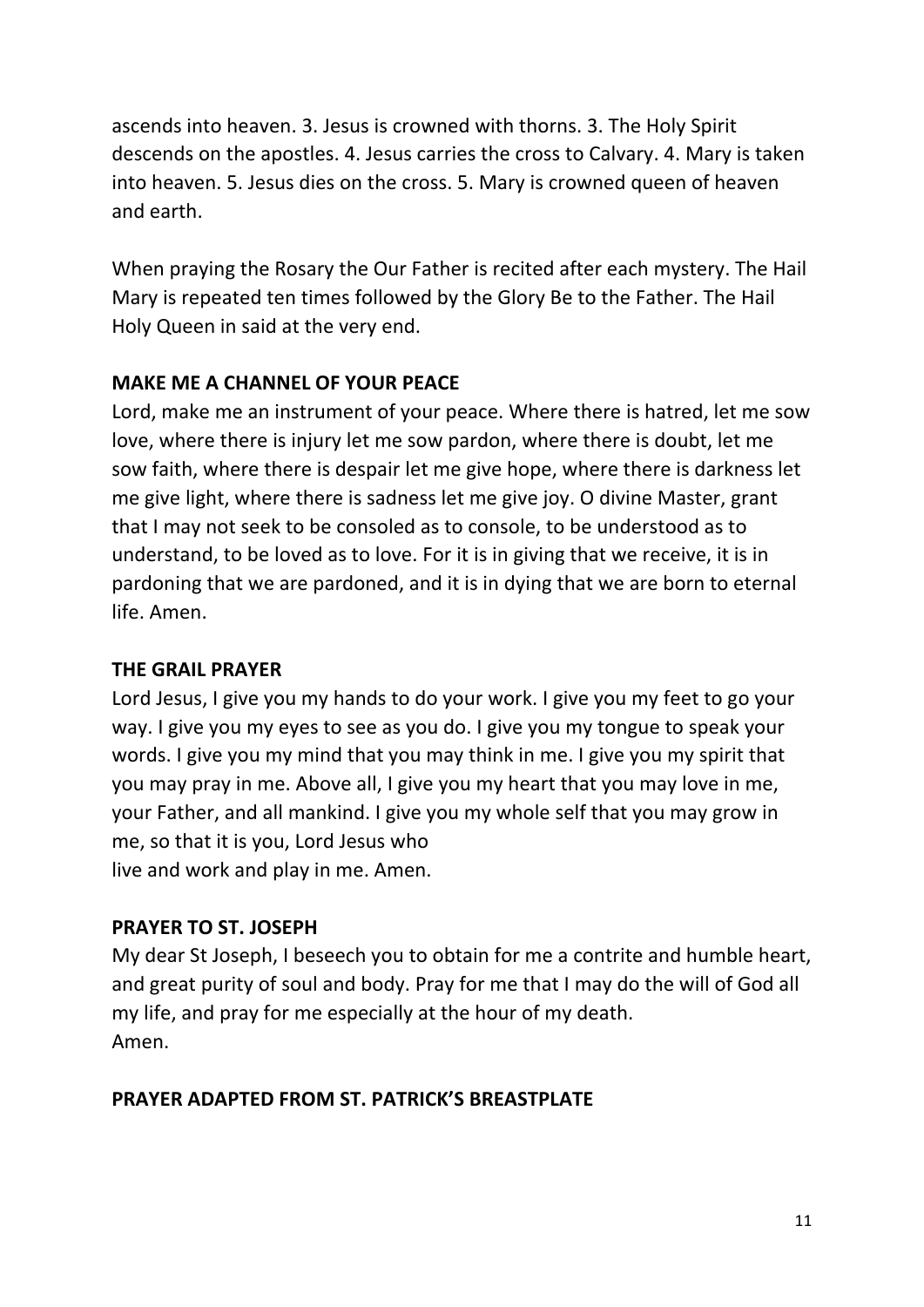Christ be beside me, Christ be before me, Christ be behind me, King of my heart. Christ be within me, Christ be below me, Christ be above me, never to part.

## **PRAYER TO ST. TERESA OF AVILA**

Christ has no body now on earth but yours, no hands but yours, no feet but yours, yours are the eyes through which to look out on Christ's compassion to the world, yours are the feet with which he is to go about doing good, yours are the hands with which he is to bless people now.

### **ST. FRANCIS CANTICLE**

O most high, almighty, good Lord, God: To you belong praise, glory, honour and all blessing. Praised be my Lord by all his creatures, And chiefly by our brother the sun, Who brings us the day and the light. Fair is he, and shines with a very great splendour: O Lord, he points us to you. Praised be my Lord by our sister the moon, And by the stars which you have set clear and lovely in heaven. Praised be my Lord by our brother the wind, And by air and cloud, calms and all weather, By which you uphold life in all creatures. Praised be my Lord by our sister water, Who is very useful to us and humble and precious and clean. Praised be my Lord by our brother fire, Through whom you give light in the darkness: And he is bright and pleasant and very mighty and strong. Praised be my Lord by our mother the earth, Who sustains us and keeps us, And brings forth fruits of different kinds, flowers of many Colours, and grass.

### **THE BEATITUDES**

Blessed are the poor in spirit, for theirs is the Kingdom of Heaven. Blessed are those who mourn, for they shall be comforted. Blessed are the meek, for they shall inherit the earth. Blessed are those who hunger and thirst for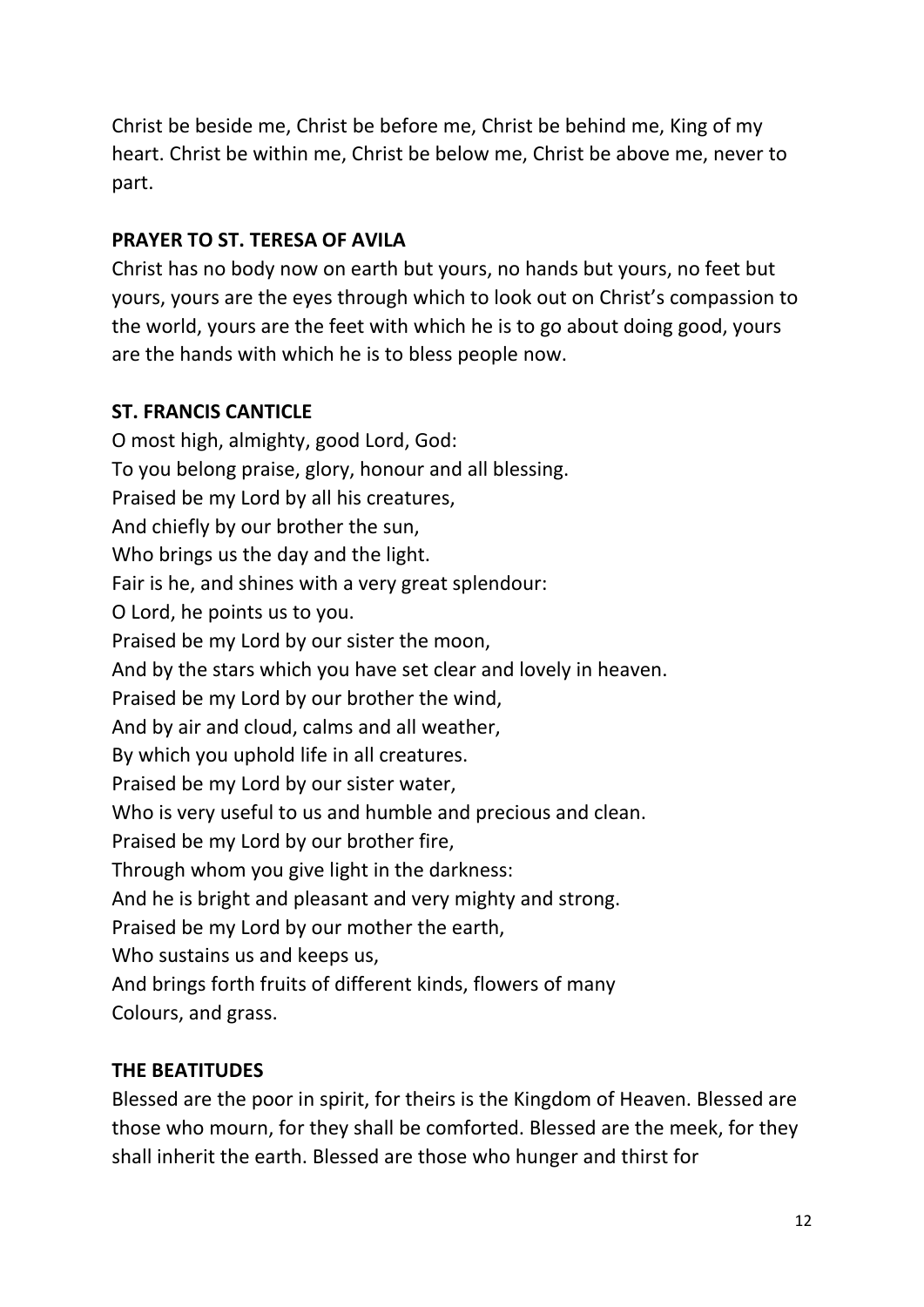righteousness, for they shall have their fill. Blessed are the merciful, for they shall receive mercy. Blessed are the pure of heart, for they shall see God. Blessed are the peacemakers, for they shall be called children of God. Blessed are those persecuted for the sake of righteousness, for theirs is the Kingdom of Heaven.

#### **STATIONS OF THE CROSS**

First Station: Jesus is condemned to death Second Station: Jesus receives the cross Third Station: Jesus falls the first time Fourth Station: Jesus is met by his blessed mother Fifth Station: Simon of Cyrene helps Jesus carry his Cross Sixth Station: Veronica wipes the face of Jesus Seventh Station: Jesus falls the second time Eighth Station: The women of Jerusalem Ninth Station: Jesus falls for the third time Tenth Station: Jesus is stripped of his garments Eleventh Station: Jesus is nailed to the Cross Twelfth Station: Jesus dies on the Cross Thirteenth Station: Jesus is taken down from the Cross Fourteenth Station: Jesus is placed in the tomb After each Station say Our Father; Hail Mary; Glory Be to the Father.

### **PRAYER OF BLESSED JOHN HENRY NEWMAN**

O Lord, support us all the day long, Until the shadows lengthen, and the evening comes, and the busy world is hushed, and the fever of life is over, and our work is done. Then in your mercy, grant us a safe lodging and a holy rest, and peace at the last. Amen

#### **THE BENEDICTUS**

Blessed be the Lord, the God of Israel! He has visited his people and redeemed them. He has raised up for us a mighty saviour in the house of David his servant, as he promised by the lips of holy men, those who were his prophets from of old. A saviour who would free us from our foes, from the hands of all who hate us. So his love for our fathers is fulfilled and his holy covenant remembered. He swore to Abraham our father to grant us, that free from fear, and saved from the hands of our foes, we might serve him in holiness and